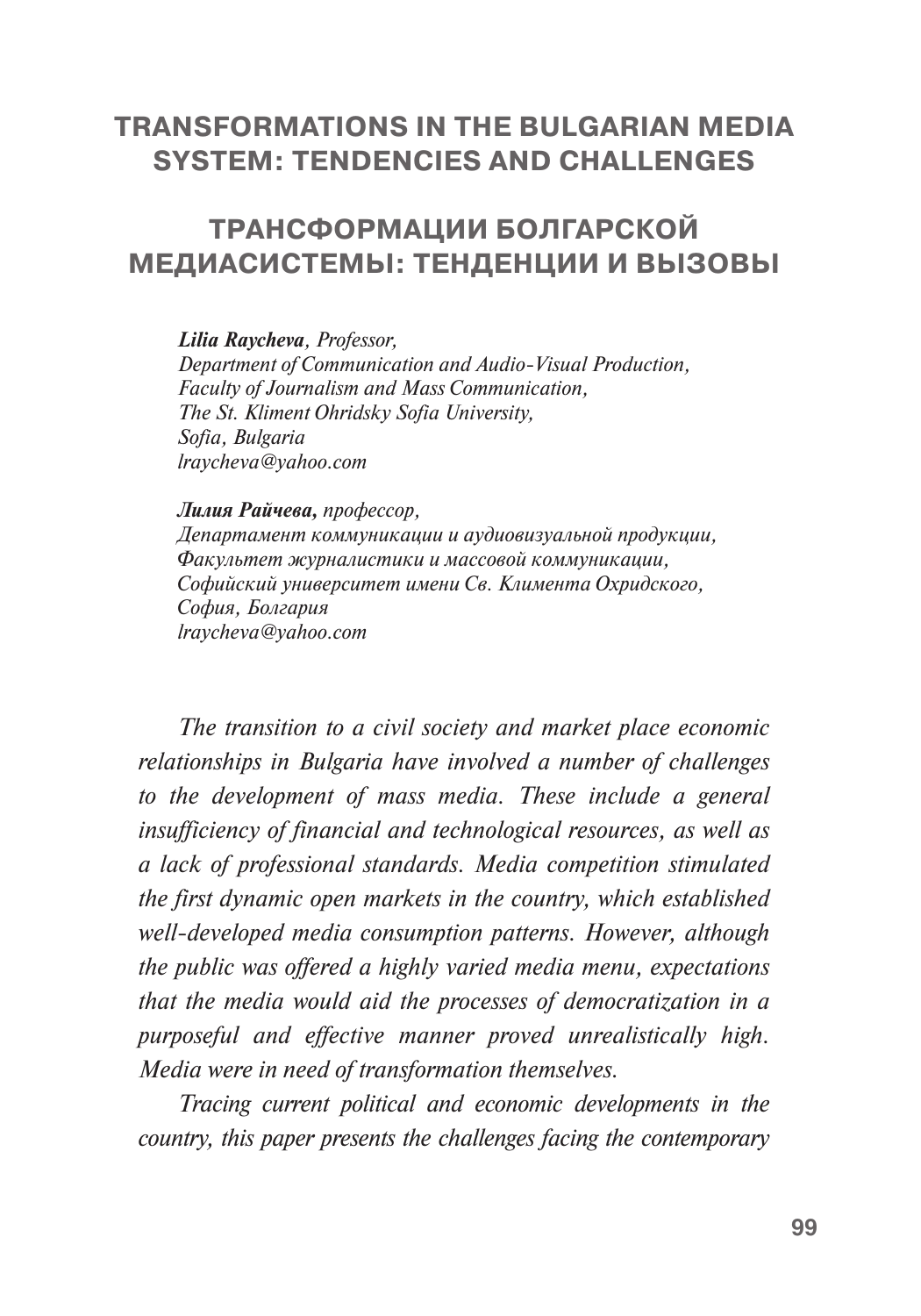*media system. Emphasis is placed on traditional media (press, radio and television). Tendencies aroused by technologically driven online media are outlined in several aspects: technological, economic, professional, regulatory, educational, scientific, and social.*

*Key words: media, politics, challenges, tendencies.*

*Переход к гражданскому обществу и рыночным экономическим взаимоотношениям поставили перед масс-медиа и ряд проблем. Среди них: общий дефицит финансовых и технологических ресурсов, а также и дефицит профессиональных стандартов. Несмотря на то, что болгарской общественности было предложено очень разнообразное медиаменю и были установлены новые медиа-модели потребления, ожидания, что СМИ будут помогать целенаправленно и эффективно процессам демократизации, оказались нереально высокими. СМИ сами нуждались в трансформации.* 

*Анализируя текущие политические и экономические развития в стране, в статье представлены вызовы перед системой современных медиа. Акцент ставится на традиционные средства массовой информации (пресса, радио и телевидение). Тенденции, пробужденные технологически ведомой интернет-СМИ изложены в нескольких аспектах: технологических, экономических, профессиональных, регулирующих, образовательные, научные, социальные.*

*Ключевые слова: медиа, политика, вызовы, тенденции.*

## **Introduction**

The period of transformation to democracy and a market place economy has posed significant social challenges to the population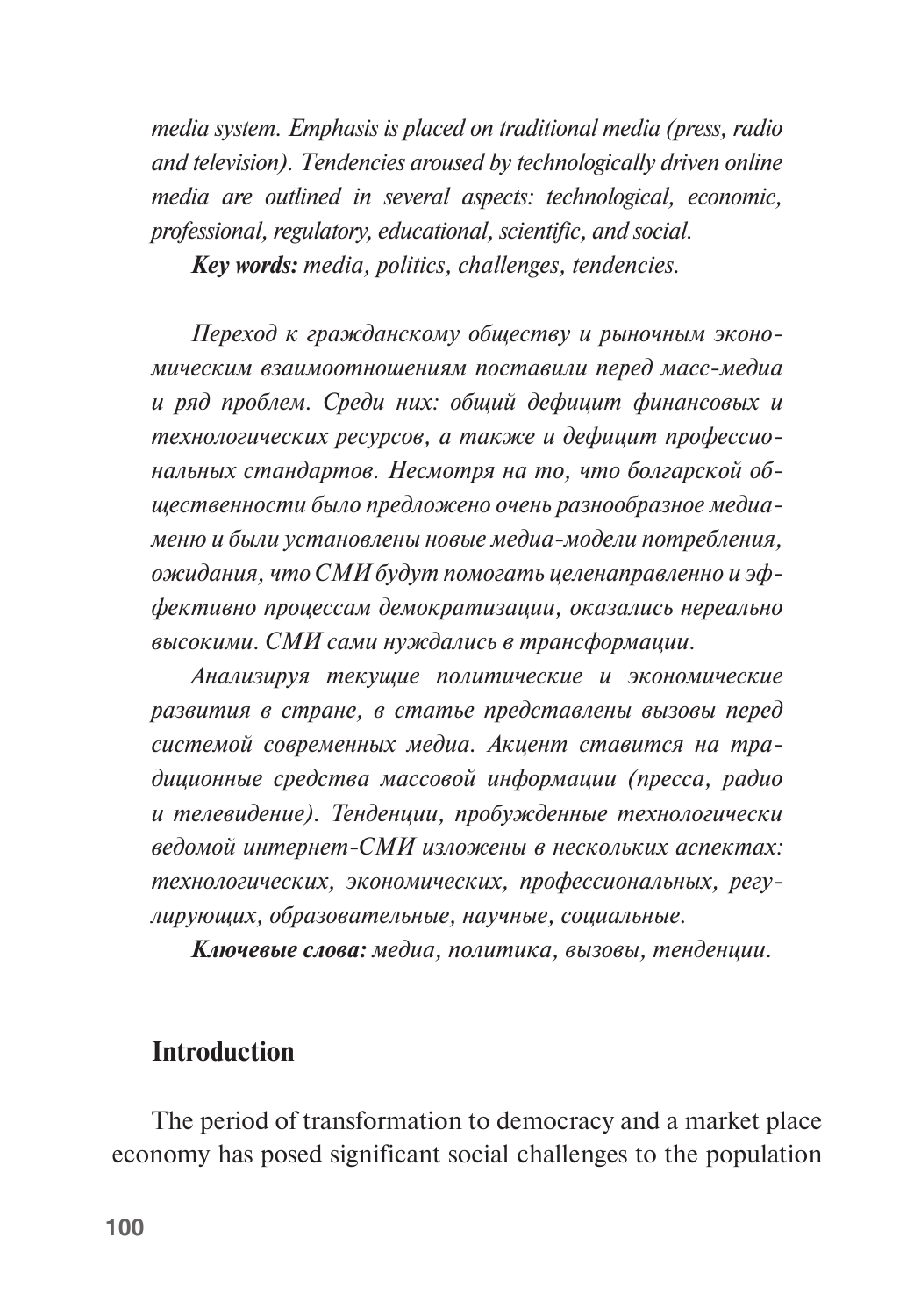in Bulgaria. The transition was slowed down by delayed legislation, aggressive political behavior and underdeveloped markets. All this caused rapid impoverishment, a high rate of unemployment and a loss of established social benefits such as free healthcare and free education. Thus the country entered the 21st century under the Currency Board (Raycheva, 2009). Among the major political achievements during this period of more than twenty-five years of transformation was the stabilization of the pluralistic political environment, the accession to NATO in 2004 and to the European Union in 2007.

Despite these achievements, the pace of development has not been satisfactory. In many parameters, Bulgaria ranks at the bottom of the list of the 28 Member Countries of the European Union. In 2014 GDP per capita was Euro 5,800 – less than half the EU-28 average (Eurostat, 2015).

Since the beginning of 2008, the Bulgarian income tax has been a flat rate of 10%, being one of the lowest income rates in the world and the lowest income rate in the European Union. As of January 2007, the corporate income tax has also been kept at a flat rate of 10% which makes it one of the lowest in Europe.

According to the World Bank, Bulgaria is an industrialized upper-middle-income country. The Gross Domestic Product (GDP) amounted to Euro 42 billion in 2014. The average monthly salary was settled at 882 leva (Euro 451). The national currency – Lev (BGN) – is pegged to the Euro at a fixed rate of 1,95583 Leva for 1 Euro. The Lev is considered to be among the strongest and most stable currencies in East Europe (World Bank, 2015).

Data from the National Statistical Institute shows that the number of employed persons in 2014 was 2,166,199. The number of unemployed amounted to 300,900 and the unemployment rate in 2015 was 10.1% (National Statistical Institute, 2015a).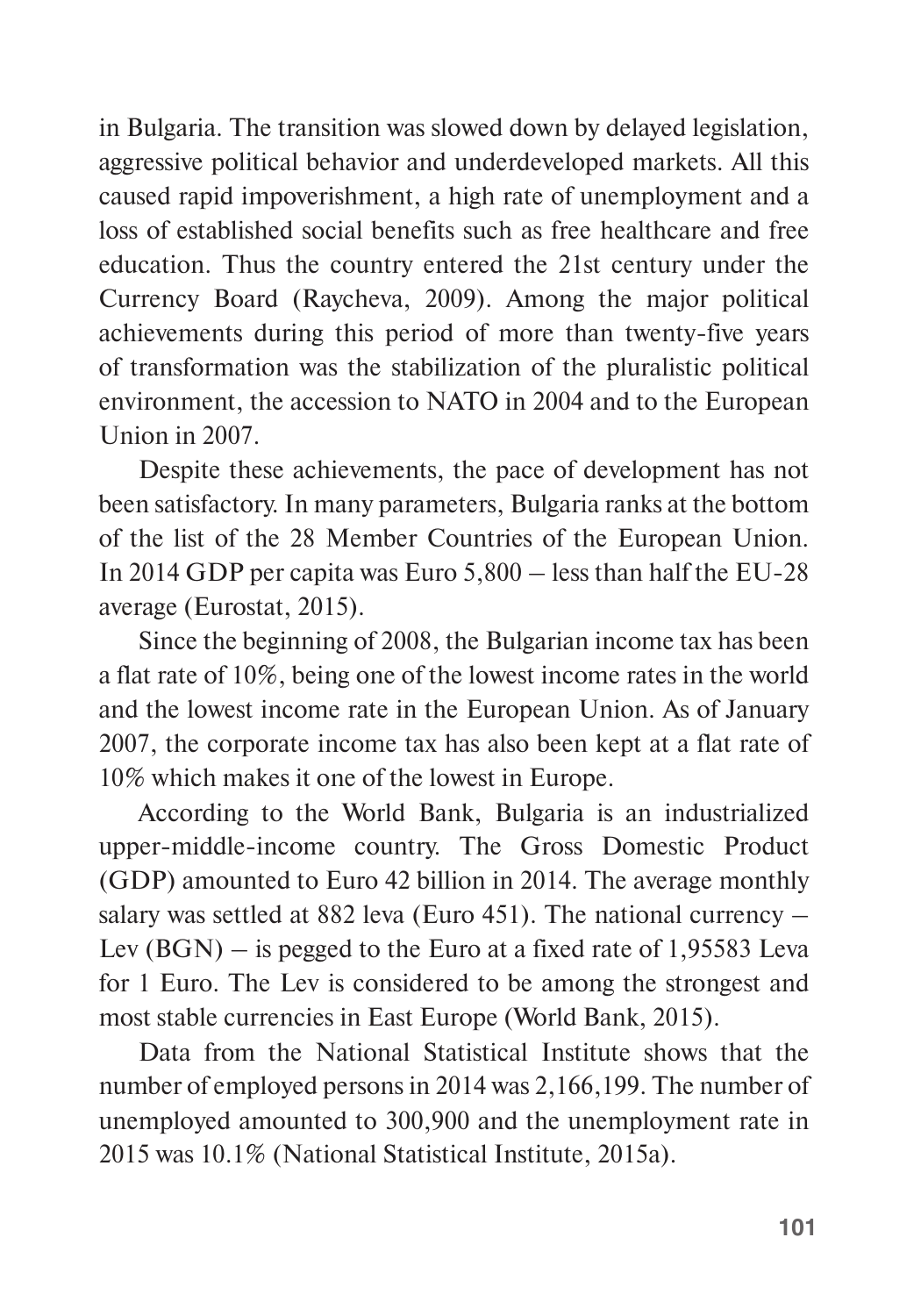The Country Report on Bulgaria for 2015 by the European Commission states that the country is experiencing excessive macroeconomic imbalances, which require decisive policy action and specific monitoring. The Commission has made five countryspecific recommendations to Bulgaria to help it improve its economic performance. These recommendations are in the areas of: fiscal consolidation, taxation and health; the financial sector; the labor market and wage-setting; education; and insolvency (European Commission, 2015).

### **The political system**

During a period of a little more than twenty years, Bulgarian citizens voted twenty-seven times (on average, once yearly). Starting with the vote for the Grand National Assembly (1990), there were six presidential elections (1992, 1996, 2001, 2006, 2011, and 2016), eight parliamentary elections (1991, 1994, 1997, 2001, 2005, 2009, 2013, and 2014), seven local elections (1991, 1995, 1999, 2003, 2007, 2011, and 2015), three European parliamentary elections (2007, 2009, and 2014), three referenda and the appointment of fifteen governments. Commenting on the political changes in the evolving European democracies, Lynda Kaid noted that the changes in the media systems and the uncertainties of government-media interaction raised even more questions for these new governments (Kaid, 1999: 2).

The new Constitution was adopted by the Grand National Assembly on 12 July 1991. Under its terms, Bulgaria is a Republic with a Parliamentary system of government. A multi-party political system has been established. In normative terms, political life is based mainly on the Constitution, the Election Code and the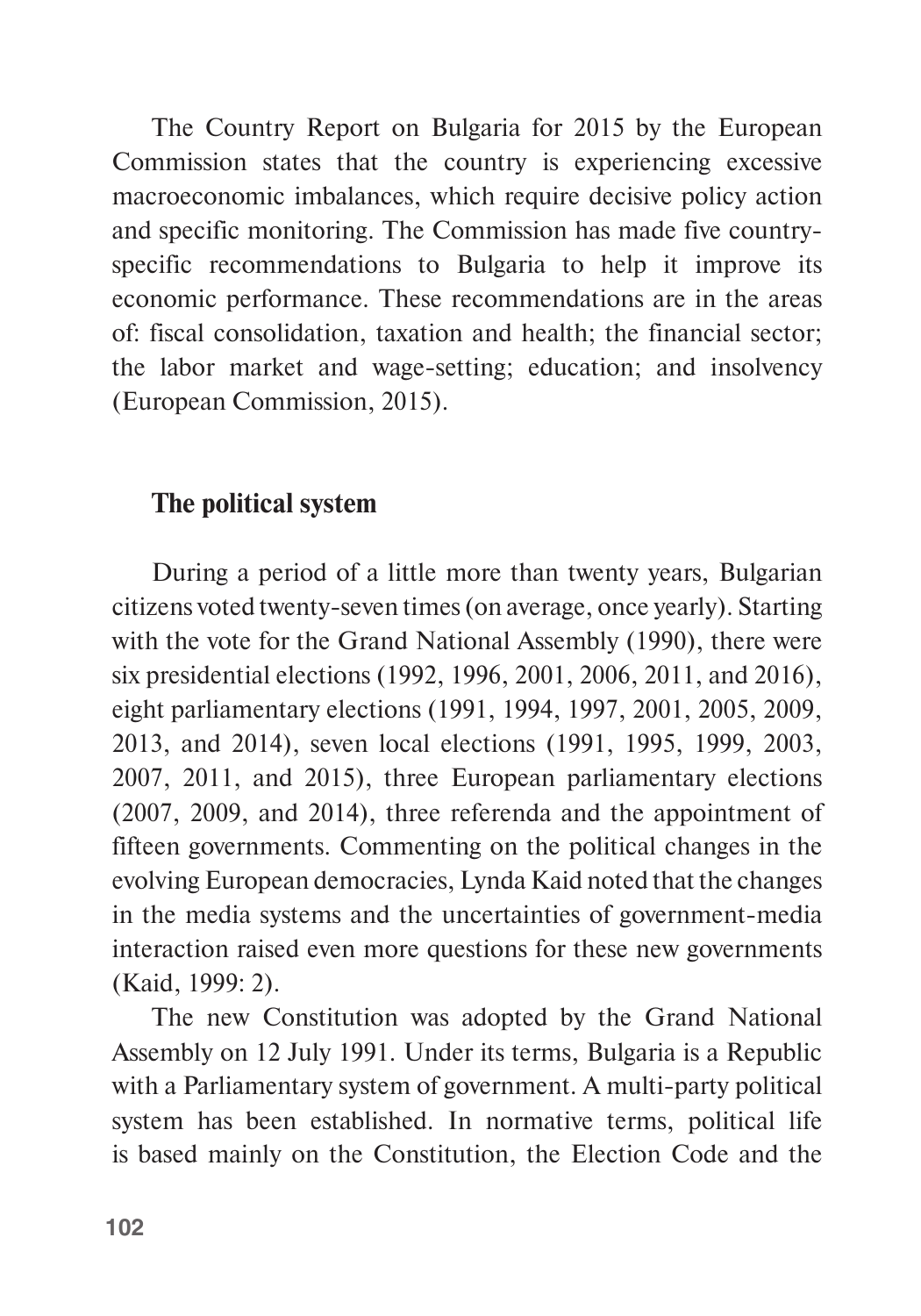Political Parties Act. After the country's accession to the European Union, election rules have been harmonized with the European Community legal framework – acquis communautaire.

In spite of the fact that Bulgaria has taken considerable steps towards democratization, the political system faces an immense challenge owing to its unclear identity, both at a conceptual and a representative level. The long years of one-party domination were replaced by an ever-growing host of new political parties, unions and organizations, which constantly split, regrouped and entered into coalitions, especially on the eve of upcoming elections. The breakdown of the bipolar model (socialists vs. democrats) with the aid of some newly formed structures of leadership, has failed to bring sustainability to the political system which is weighed down by difficult economic and social tasks. Gradually, the situation of social disintegration and shortage of social synergy has become a good environment for the revival of populism, primarily by non-systemic political parties. The model of democracy established in the country delegated the difficult tasks of transition mainly to the political elite, thus eliminating the broad participation of the people in the process of transformation. Although superficially heterogeneous, the political as well as the media environment (especially during campaigns) are still not fully aware of the parameters of pluralism, nor of independence. Thus, the media failed to meet expectations and to carry through their chance of contributing effectively to the process of social transformation because they did not seek its active participation (Gross, 2002).

On the other hand, politicians, too, failed to carry out reforms crucial to meeting the country's commitment to Europeanization and to satisfying the expectations of the people. Even the unique Bulgarian ethnic model, formed after long years of effort on the part of all ethnic groups and not by the contemporary parties and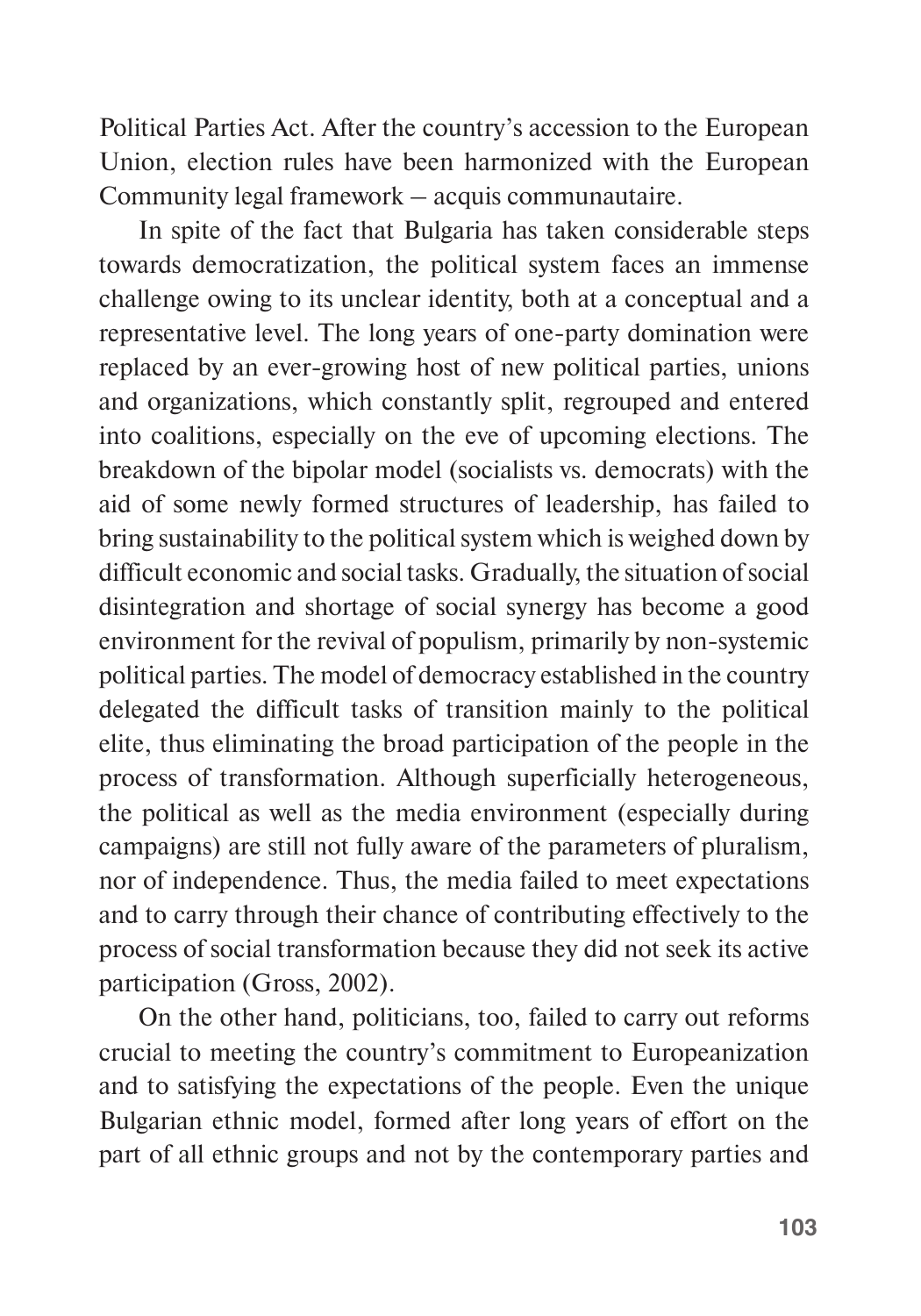politicians, has been put to abusive purposes. The ever deeper gap between leaders and society has proved a grave obstacle to gaining the trust of, and unleashing entrepreneurship, in Bulgarian citizens. The absence of distinct program platforms encourages inter-party migration and erodes the foundations of political pluralism, thus decreasing election participation: from 90,79% in the first round of elections for the Grand National Assembly in 1990, to 28,6% in the first elections for European Parliament in Bulgaria in 2007, and further down to 20,22% for the First National Referendum in 2013 (Central Election Commission, 2015). Slowly but steadily, Bulgarian electors have refused to yield to the instruments of political, survey and media propaganda, have refused to join the process of social imitation, and have acquired a position of active passiveness.

Professional inadequacy and bias of some political scientists, sociologists and media professionals is on regular display during campaigns. As a result, although considerable progress has been achieved in the audiovisual quality of political advertising products, the media system still fails to fulfill its major purpose during preelection periods, namely, to inform society impartially and to treat participants in a political contest and their platforms on an equal footing.

Colin Sparks noted in 1998 that democracy in the modern sense of the world is literally impossible without the media (Sparks, 1998: 16). For more than of a quarter of a century political, economic and social upheavals significantly impacted the development of the mass media system in Bulgaria towards quick and flexible reactions to social processes. At the beginning of the transition period, the spirit of change was felt at the open meetings and rallies in Sofia for a full year. In the areas outside the capital changes were felt mainly because of television coverage. That is why the organizers of protest rallies in support of change in the capital made sure to march past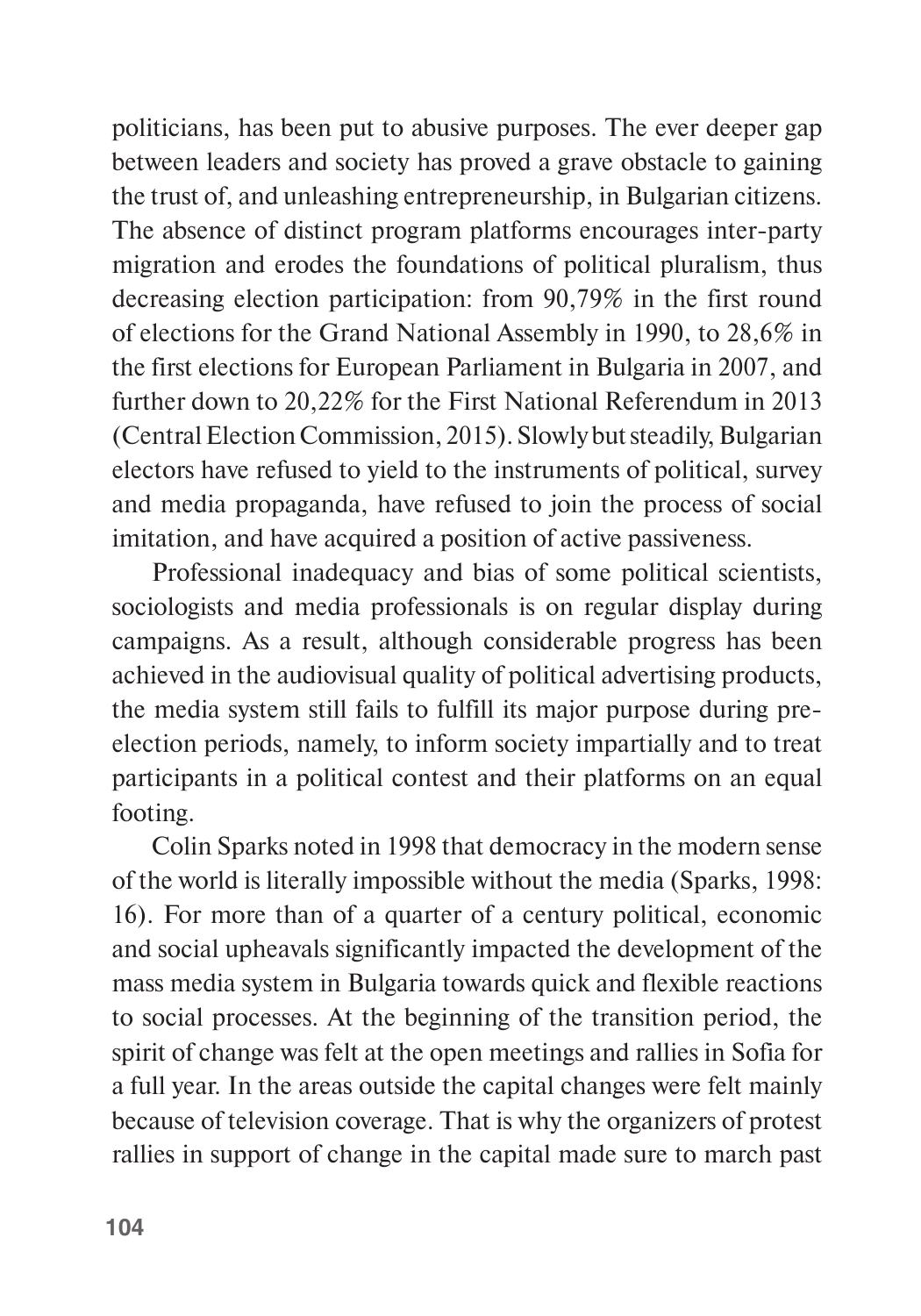TV headquarters. The significance of television has been manifested in several critical situations over the years, including:

- the TV attack against President Petar Mladenov in 1990 that compelled him to resign; the resignation of the BSP Government headed by Andrey Loukanov in 1990;
- the mass media war launched by the UDF Government of Filip Dimitrov, which led to its toppling in 1992;
- the exit of the Government of Lyuben Berov (under the Movement for Rights and Freedom mandate) in 1994;
- the withdrawal of the BSP government of Zhan Videnov in 1996;
- the siege of the House of the National Assembly during a governmental crisis in 1997, which led to a radical power shift; the forced restructuring of the UDF government of Ivan Kostov in 1999, based on corruption allegations;
- the attacks that brought about ministerial replacements in the Simeon Saxe Coburg-Gotha government in 2005;
- the pressure that brought about ministerial replacements and in the three-party coalition (Coalition for Bulgaria, Movement for Rights and Freedoms and National Movement Simeon II) government of Sergei Stanishev;
- the constant correctives to the government of Boyko Borisov (Citizens for European Development of Bulgaria) and the wide coverage of the social protests which led to the early resignation of this government in 2013;
- coverage of the pressure inflicted by continuous social protests against the government of Plamen Oresharski (Coalition for Bulgaria) which also led to its early resignation in 2014 (Raycheva, 2013a).

In contemporary Bulgarian society, the media have gained a position as the main source of information about politics and as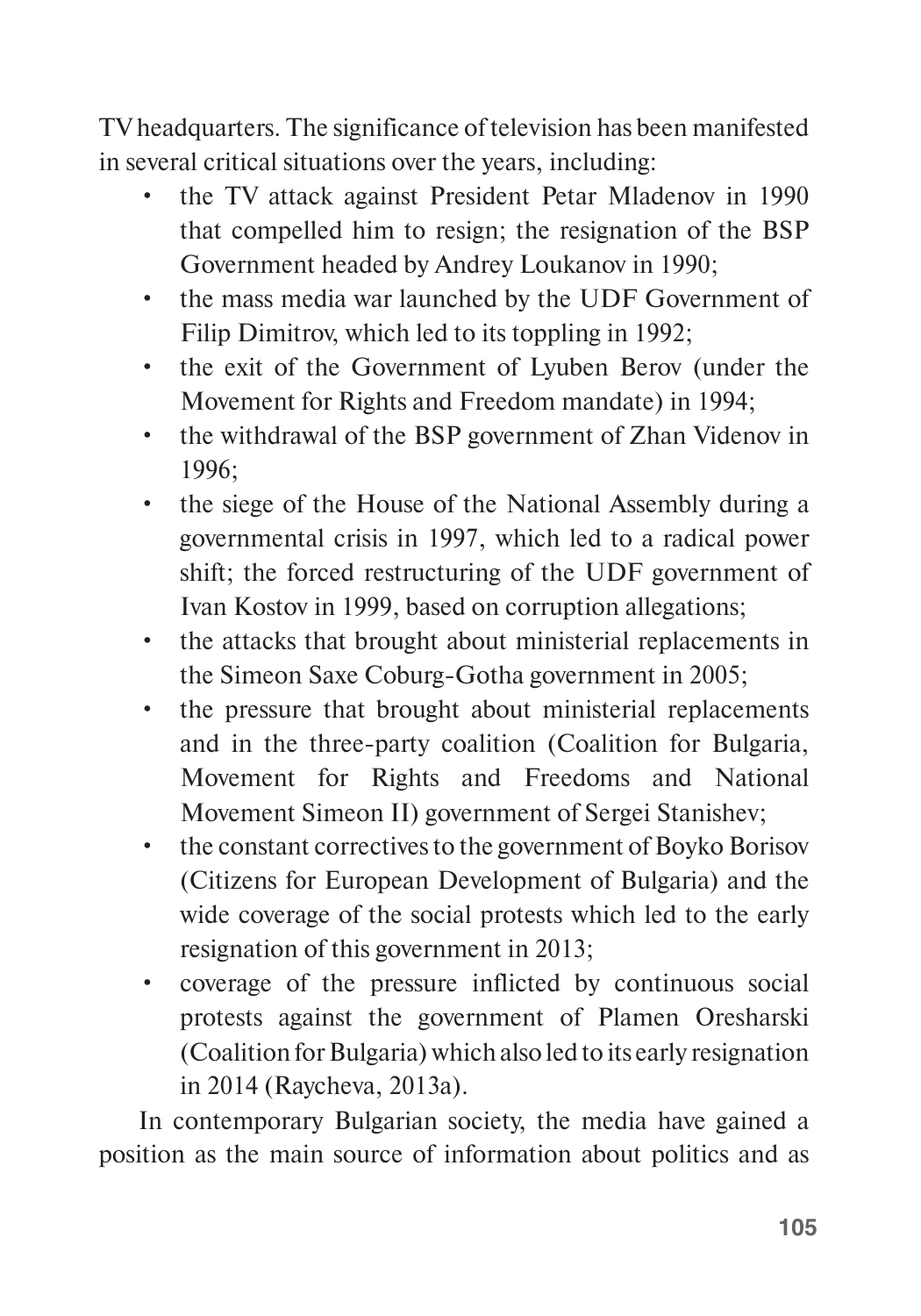a transmitter of its communication techniques. Along with this, developing under the conditions of new technological parameters and business models, they are facing the great challenge of retaining their social purpose in society. This task becomes ever more difficult to accomplish not only due to the multichannel character of communication, but also due to the growing selectivity of a fragmented audience, which turns into an active user, both a consumer and producer of information. Thus the media, and especially television, involuntarily or on purpose, impose on society its personal matrix and, in the process of coverage of world events, increasingly repeat the mantra of their own reality, removed from its genuine parameters. Interpenetration of the media, capitals and politics dangerous for democracy comes to the fore, and this leads to auto-censure and to a warped version of free journalism. Although the media system has drastically changed in a very short period, the lag-time in deregulation, commercialization and the neglect of professional standards have predetermined distortions in the normal functioning of the market and in the development of two interlinked processes: politicization of media and mediatization of politics.

## **The media system**

Analyzing the 2008 public service media in 26 post-communist countries of Central and Eastern Europe, Karol Jakubowicz classifies them into four groups: competitive democracies, concentrated political regimes, war-torn regimes, and noncompetitive political regimes. Bulgaria is mapped in the second group – that of the concentrated political regimes (Jakubowicz, 2008). In 2015 Boguslawa Dobek Ostrowska counted Bulgaria as one of 22 countries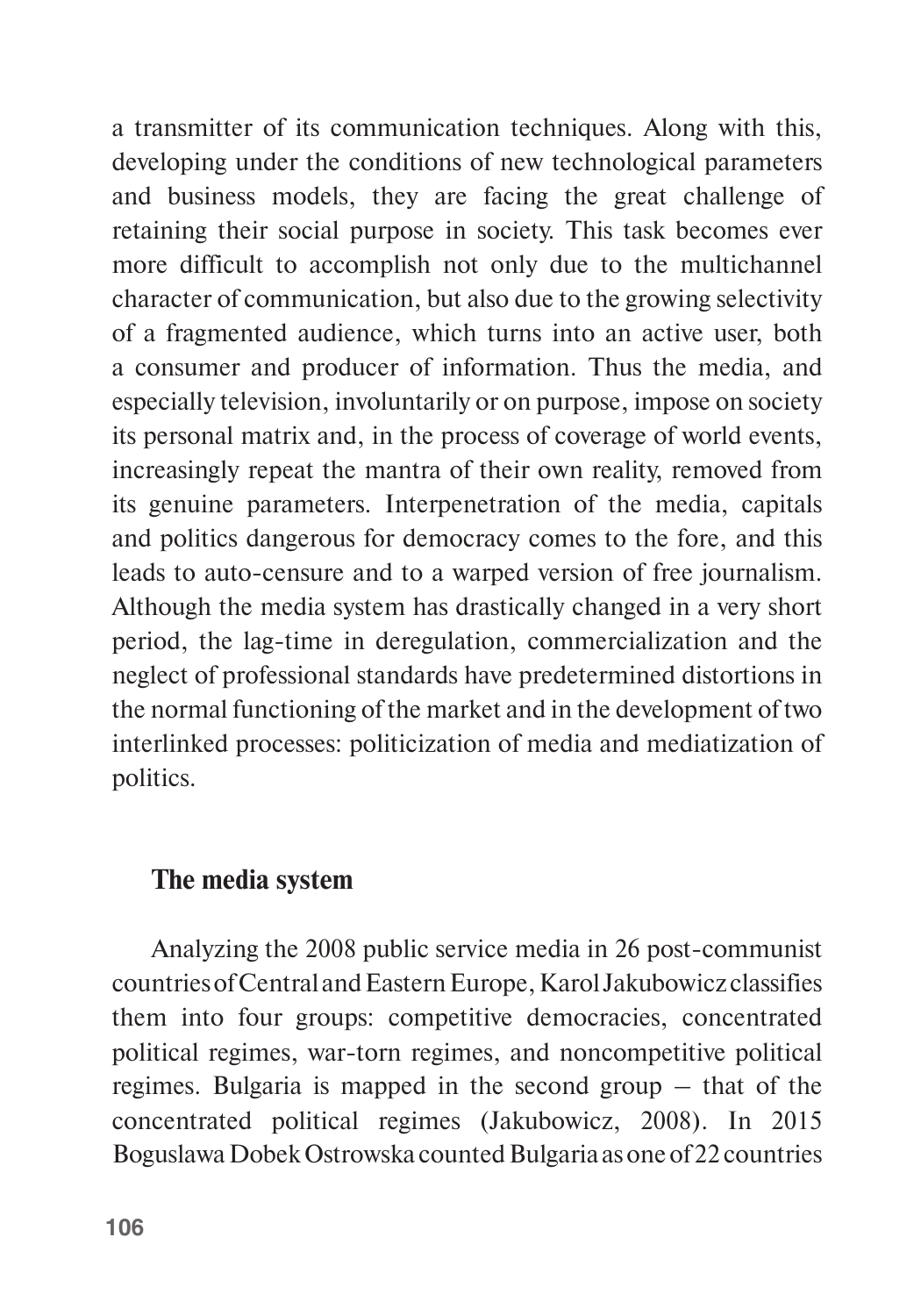in Central and Eastern Europe characterized by a politicized model of media (the other three models are liberal-hybrid, media in transition, and authoritarian (Dobek-Ostrowska, 2015).

The transition to a civil society and market economy in Bulgaria has also involved a number of challenges to developments in mass media. These include a general insufficiency of financial and technological resources and the lack of articulated professional standards. Media competition stimulated the first dynamic open markets in the country, which established well-developed media consumption patterns. Although the Bulgarian public was offered a highly varied media menu, expectations that the media would aid the processes of democratization in a purposeful and effective manner proved unrealistically high. Media were in need of transformation themselves. As Slavko Splichal contends, in contrast to demonopolization, which has made decisive progress, other fundamental prerequisites of media democratization – e.g., media differentiation, professionalization of journalists, access to the media – were far from being actualized (Splichal, 2000).

The turn away from single-party control and changes in the property laws were by no means sufficient circumstances to establish a cadre of professional journalists. Although the guild adopted an Ethical Code in 2004, it failed to build the mechanisms for sustaining ethical standards, and in many cases reacted inadequately to important and publicly significant issues, as well as to a number of professional problems (Union, 2004). Trends toward deprofessionalization and tabloidization accompanied the transformation period. A number of professional journalistic unions were established, but they failed to defend and enforce basic professional rights and responsibilities. Similar to politicians, former and newly hatched, journalists were not ready to fully shoulder their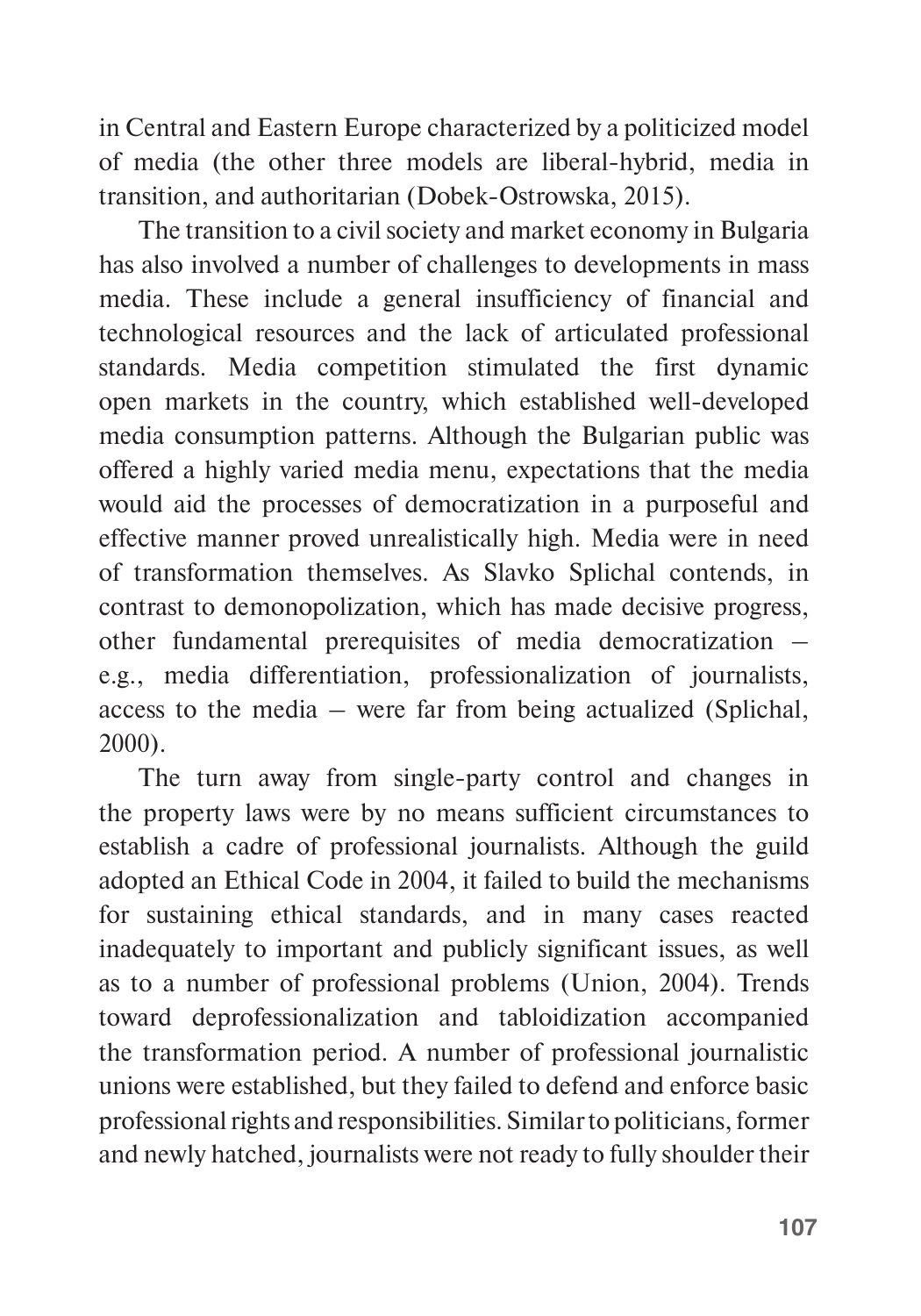new role and the concommitant responsibilities of a Fourth Estate in a society under transformation.

Following the profound democratic developments throughout all of the Eastern European countries after 1989, the tendency toward fundamental changes in the mass media system became irreversible. The new Bulgarian Constitution guaranteed freedom of expression for any citizens. Article 40 (1) specifically defends the freedom of mass media: "The press and the other mass information media shall be free and shall not be subjected to censorship" (National, 1991). Alongside the overall economic and political crisis of the time, the transformation of the mass media system developed through practical, trial-and-error efforts, rather than on a legal basis.

Of all institutions in the country, precisely the mass media helped the transformation to democracy and a market place economy in the fastest and most profound way. The processes of decentralization, liberalization and privatization began spontaneously, however with no sharing of common perspectives. In a short time a completely new journalism landscape was formed in which different patterns of media consumption and new advertising strategies were introduced. The emerging professional principles and styles of journalism were created and mastered ad hoc, in an atmosphere of turbulent events. It turned out that the media were fulfilling the dual function of transmitters of protest and accelerators of political change. The transition period has provided journalists with a strong hold on public opinion. Thus, the mass media system often operated as a Fourth Estate, influencing social attitudes, political opinions and decision-making on national priorities.

Although externally media pluralism has been established in the country, the existence of many media providers is not a sufficient guarantee of normal market functioning, nor of independent regulation; neither do they guarantee the provision of widely varied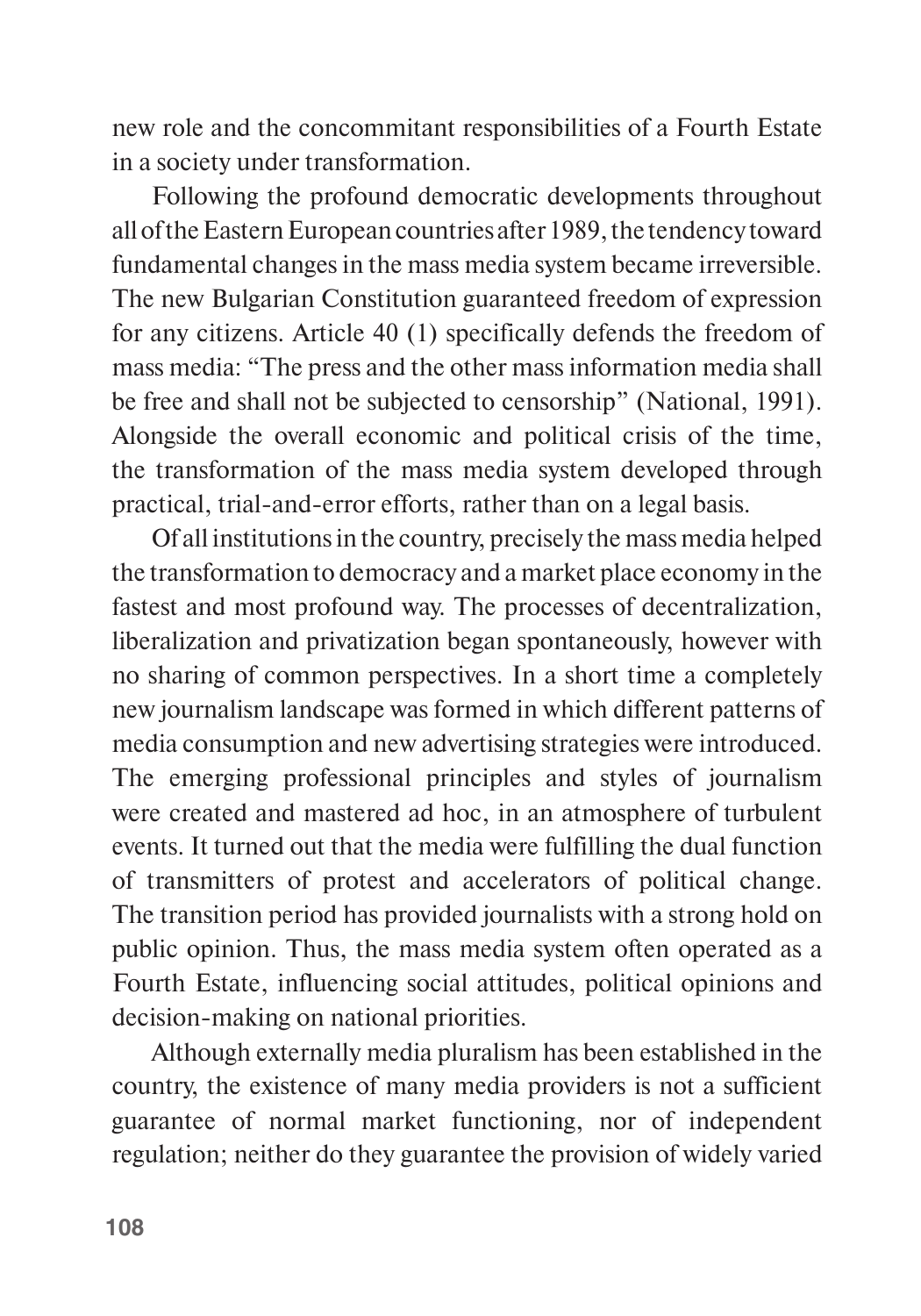and quality content. Research on the Bulgarian media environment by the European Commission, Transparency International, Balkan Media Barometer, IREX, Freedom House, and Reporters without Borders, abundantly criticizes the political dependency of the Bulgarian media. Unclear ownership and funding, attempts to exercise political and corporative influence, the inefficiency of the regulatory and self-regulatory mechanisms, the deficit of professional standards, compromise the concept of media pluralism (Raycheva, 2013a: 151-152).

Political pluralism and a varied media environment in Bulgaria still experience systematic difficulties. The still-in-the-making civil society is yet unsteady, and as such can not successfully provide a stable public basis for professional journalism. According to the World Press Freedom Index 2016 Bulgaria has dropped down to 113th place (among 180 countries), suggesting that freedom of speech and independent journalism are still unassimilated concepts for most media outlets and for many a non-governmental organization disbursing the funds of European and Transatlantic institutions (Reporters without Borders, 2016). Their activities prove erratic, limited and ineffective in the long run.

Many challenges were encountered in the process of establishing a new press. The early 1990s heralded the age of deregulation of the print media, leading to a tremendous change in the entire industry. Tight ideological control over the mass media was replaced by economic motives. Some factors such as the soaring price of newsprint, printing services and distribution expenses sped up the process of catering to audience expectations and needs rather than promoting narrow political interests. In this situation, it was quite natural for advertising to prosper and the profits from it became the main economic resource for print media. In the post-1989 years, many new publications came and went. Right after the political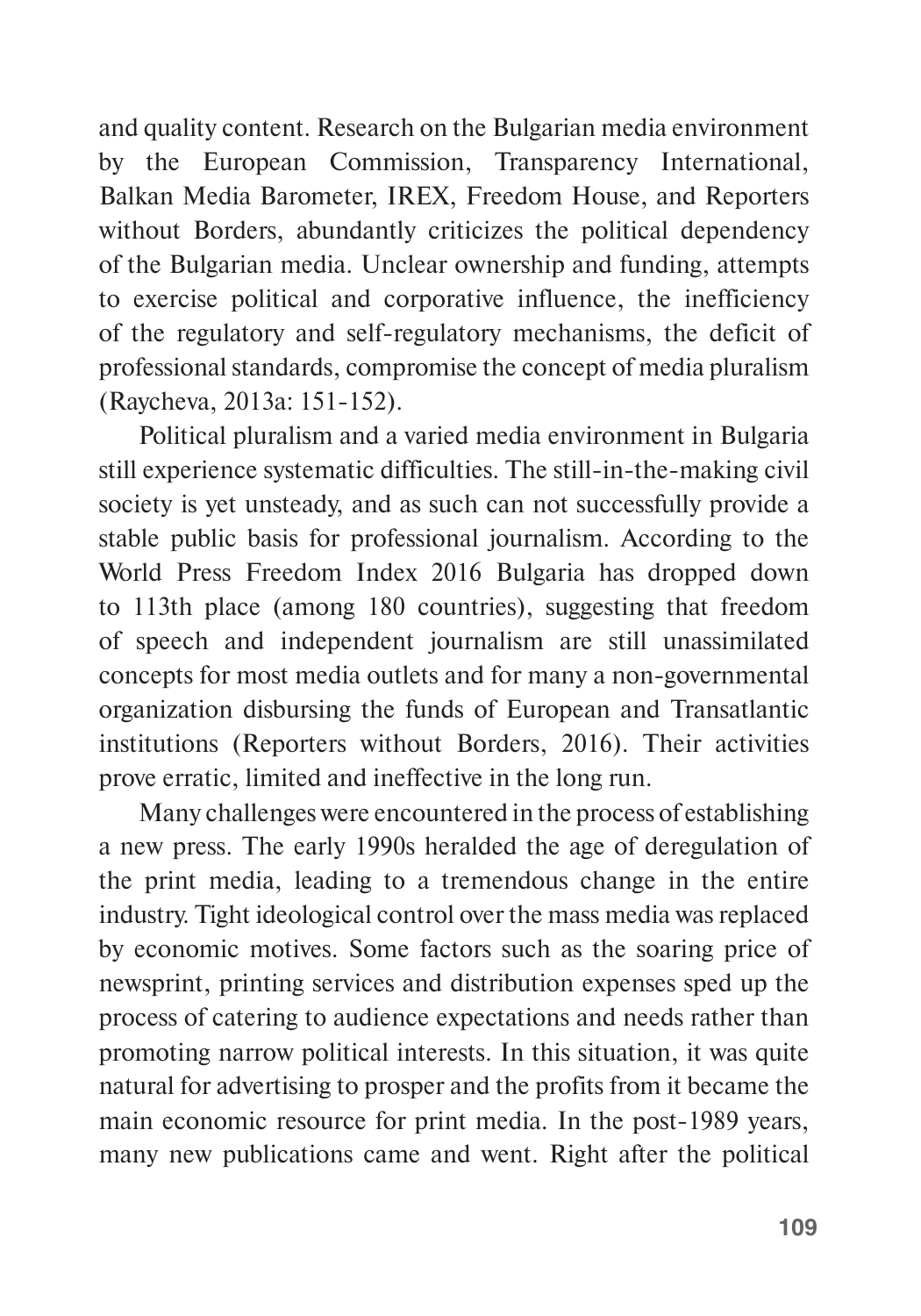changes, extreme media partisanship developed. Political pluralism fostered the emergence of a multi-party press. A wide range of highly varied editions quickly took shape: political, popular, quality, topical, and specialized publications. This decreased circulation of the party press. A new press emerged which declared itself politically independent. These periodicals quickly gained the largest audience share and took over the expanding volume of advertising. Under the auspices of privatization and commercialization, aggressive press corporations laid down the basis of media focus.

Data provided by the National Statistical Institute vividly show the trends in the development of the media within the first two decades of the transition period. In terms of print media, 301 newspapers (17 dailies) with an annual circulation of 895,265,000 were published in 1989, compared to 436 newspapers (70 dailies) with an annual circulation of 370,789,000 twenty years later, in 2008. The corresponding figures for magazines and bulletins were 827, with an annual circulation of 57,849,000 in 1989 vs. 775 with an annual circulation of 14,708,000 in 2008. There has been a significant trend favoring the preservation of, and even increase in, diversification of supply, while at the same time acceding to a considerable reduction in circulation. At the current time, due to the economic crisis and to technological development, the circulation of print media has been reduced: 307 newspapers (54 dailies) with an annual circulation of 324,310, 000, and 668 magazines and bulletins with an annual circulation of 27,831, 000 are on the market place (National Statistical Institute, 2014).

In contrast to the turbulent transformation in print media, changes in electronic media were slower to come, incomplete and lacked general consistency. They started and were carried out in an atmosphere of deregulation – the Radio and Television Act, as well as the Telecommunications Act were adopted only in 1998. Both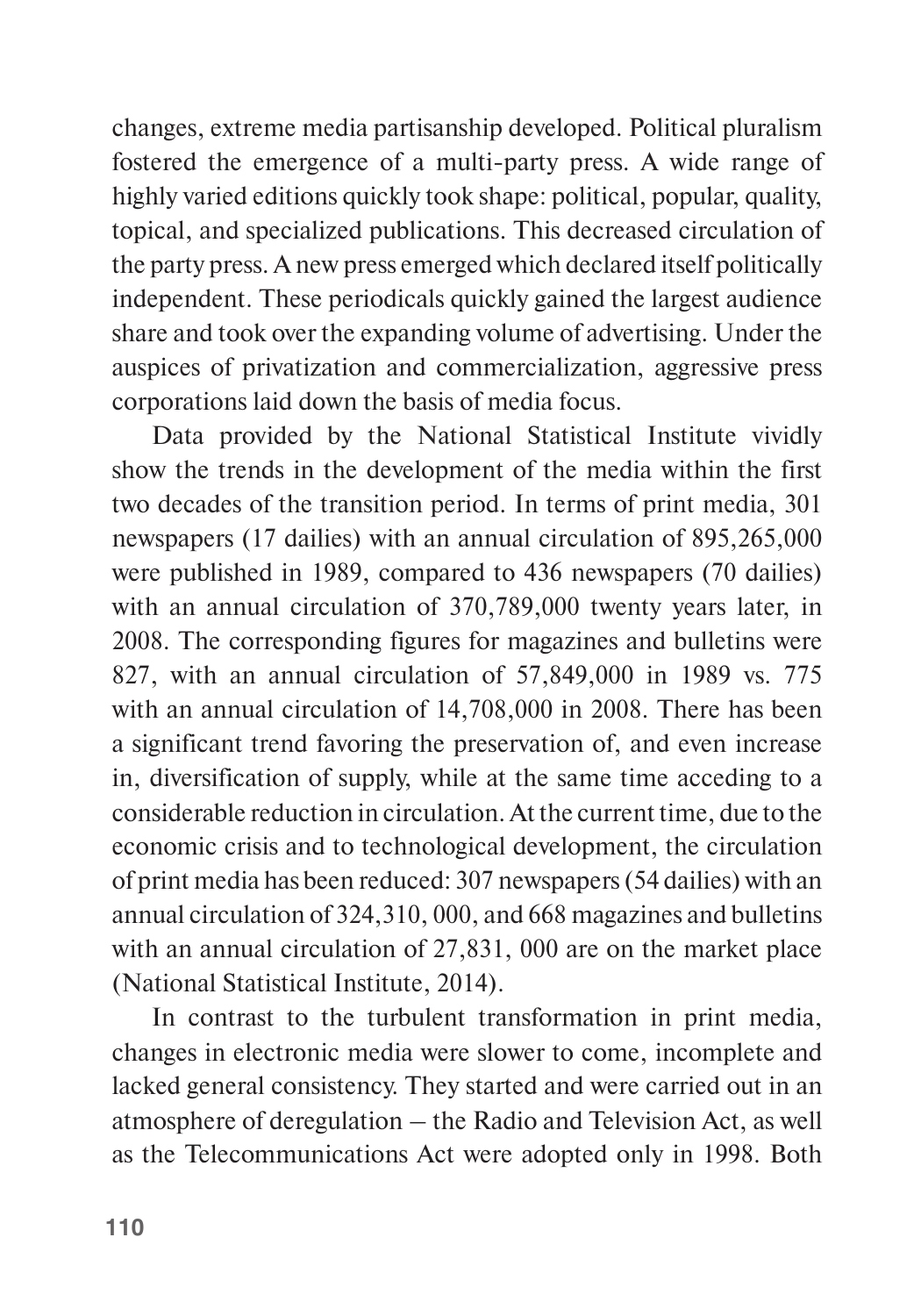of them have been amended frequently. Bulgaria joined the Television without Frontiers Directive (1989) and later ratified the European Union's Convention on Transfrontier Television (1997). Current media legislation has been closely aligned with EU regulations. The two national institutions that regulate the electronic media – the Council for Electronic Media (CEM) and the Communications Regulation Commission (CRC) – jointly issue radio and TV licenses and register cable and satellite broadcasters. CEM (the successor of the National Council for Radio and Television) is the regulatory body that elects the general directors and the management boards of the public service broadcasters and monitors compliance with the Radio and Television Act, including issues such as advertising, sponsorship, product placement, copyright, and protection of minors. The Council also considers complaints by citizens and organizations. CRC (formerly The State Commission of Telecommunications) enforces the Telecommunications Act and manages the radio frequencies spectrum. CEM and CRC jointly issue licenses to radio- and TV broadcasters.

For a quarter of a century a highly saturated radio and TV landscape has been gradually established.

Several telling trends in radio program dynamics can be discerned during this period of transition. Radio broadcasting has increased enormously. In 1988, prior to the political changes, some 46,810 hours of programming were aired. In 1989 the number had increased to 48,498 hours; in 1993 the introduction of private radio bounced the total number of on-air hours to 161,278. By 2008, twenty years after the changes, the public enjoyed 797,683 hours of programming, more than sixteen times the number of hours broadcast in 1988. Program supply had been strongly diversified. Local radio stations had developed a clear-cut public profile and had also introduced technological innovations, such as computer-run, RDS and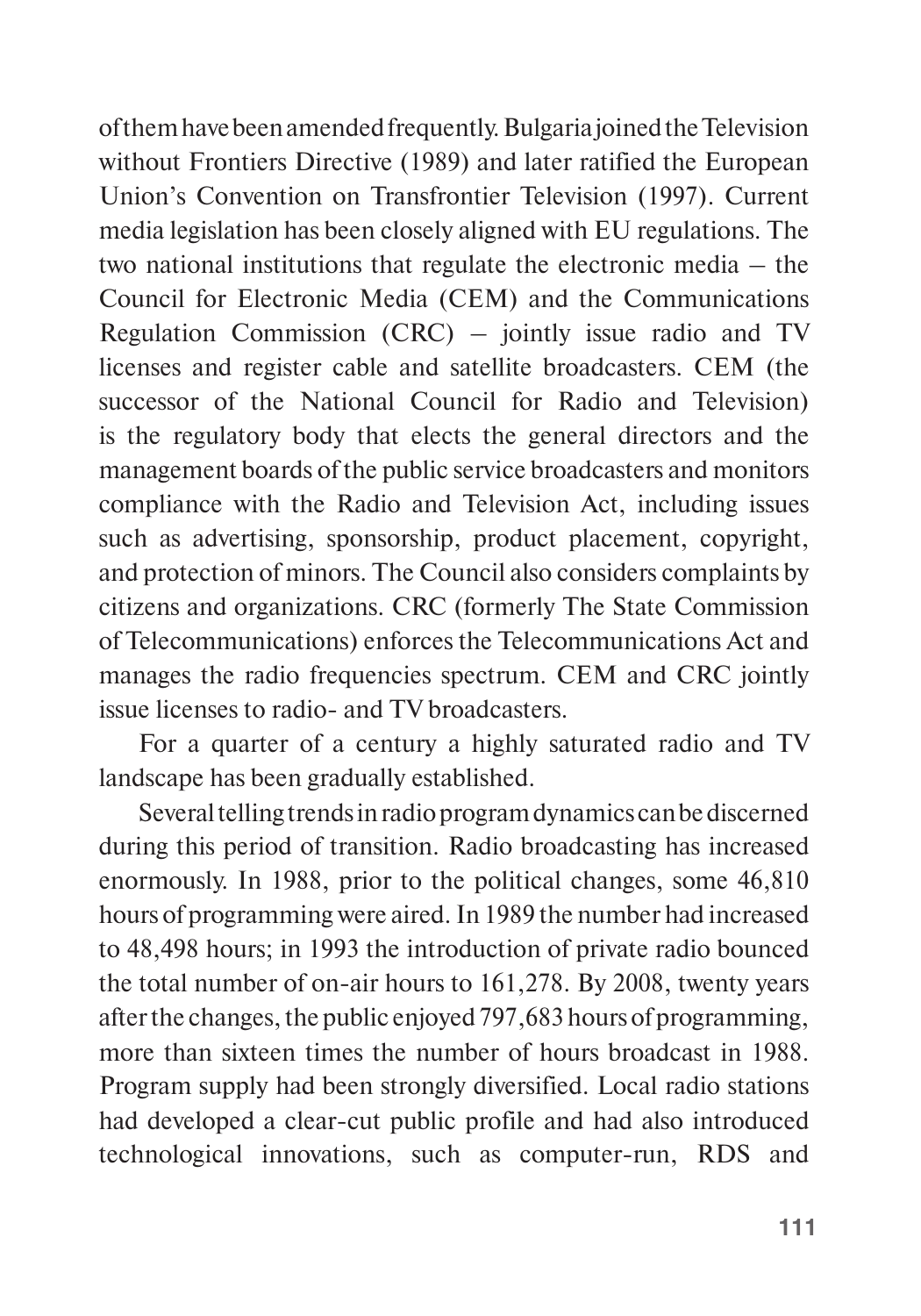on-line versions of regular radio programs. The introduction of new styles, formats and standards lead to steady segmentation of radio audiences. The dynamics of structure and format of the programs is notable: news programs drastically increase: from 19,090 hours in 1988 to 26,154 hours in 1989, 72,358 hours in 1994 and 92,070 hours in 2008 (National Statistical Institute, 2009).

Compared to other media, changes in television came much more slowly. Some major reasons for this include a state monopoly over national telecasting, political pressures resulting in frequent replacements of TV executives (in the course of 25 years, fifteen General Directors in succession headed the public National Television and only three of them have completed their office term without suspension), the lack of research and development of concepts and strategies, inefficient management, and economic constraints, such as obsolete equipment and so forth.

The introduction of commercial television from 1994 on encouraged program diversification in the national TV landscape. A diverse TV market was gradually established in the country. Meanwhile, the almost uncontrolled reception of satellite, transborder and cable programs exerted significant pressure on domestic channels. Infiltration of foreign audio-visual products had an equally strong impact on national broadcasting policies.

The TV program dynamics was accompanied by several important trends. TV broadcasting displayed a significant increase. In 1988, prior to the political changes, 5,886 hours of TV programming were aired. A dramatic growth of 500 hours of telecasts was registered during the critical year of 1989. By 1994, when private television was officially introduced, audiences enjoyed 7,178 hours of TV programming, while in 2008 the number of hours reached 747,036 – an increase of more than 120%. (National Statistical Institute, 2009a) The diversified program supply encouraged higher audience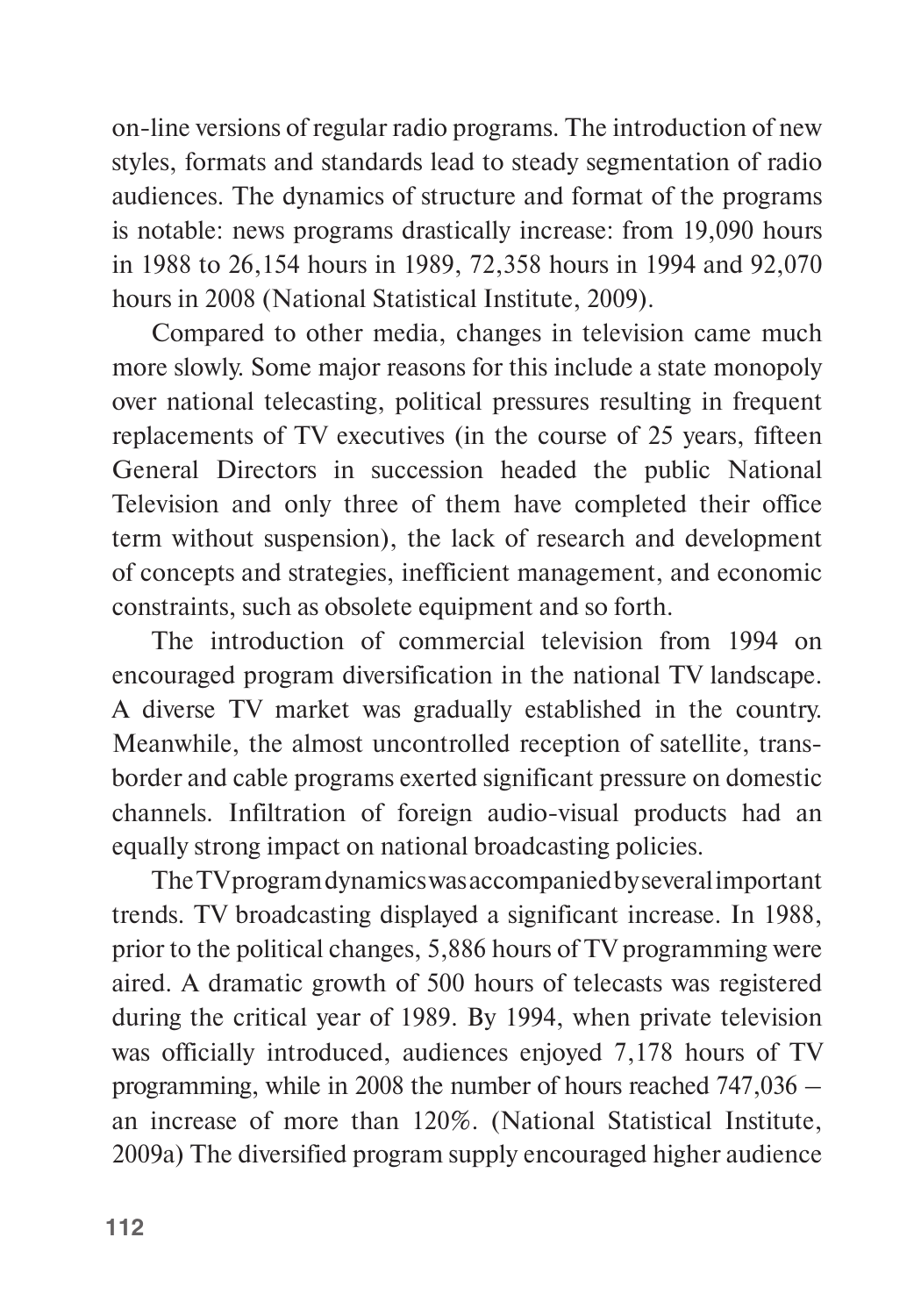selectivity. Digitalization, mobile- and web casting are the current technological challenges for Bulgarian TV broadcasters.

Although the advertising market is still not very big, the radio and TV environment is oversaturated. Lack of clarity about media ownership obscures the fact of how dependent electronic media can be on political and business interests and impacts on the media policies. The weak market, which can't support numerous licensed radio and TV stations, has left a loophole for companies needing tax shelters for capital investments of doubtful origin. At the present moment, the legal, technological, regulatory and social framework is rather contradictory and often serves corporate interests.

In 2014, 337 radio stations and 187 television channels were listed as registered and operating on national, regional and local levels terrestrially, via cable or via satellite. Radio and television broadcasting on the Internet is rigorously developing (Council, 2014). Privately owned radio- and TV stations undoubtedly challenged the monopoly of state-owned public television. However, the public service broadcasters enjoy the highest audience credibility: BNT is approved by 72,5 % of the population and BNR – by 58,6%, compared to other institutions such as police  $-42,3\%$ , army  $-$ 41,9%, Parliament – 23,4%, and Court –17,0% (NCPOR, 2012).

The increasing popularity of the Internet during the last two decades has definitely impacted the media system status quo. However, an online media business model is still problematic. The combination of content sales, subscription fees and advertising revenues can not bring sufficient income to assure content variety for attracting bigger audiences. Searching for their identity in the transforming social and market environment, online and traditional media are more eager to woo advertisers rather than to serve audiences. Because of the ability react more quickly to breaking news, online-only media slowly but steadily are taking over the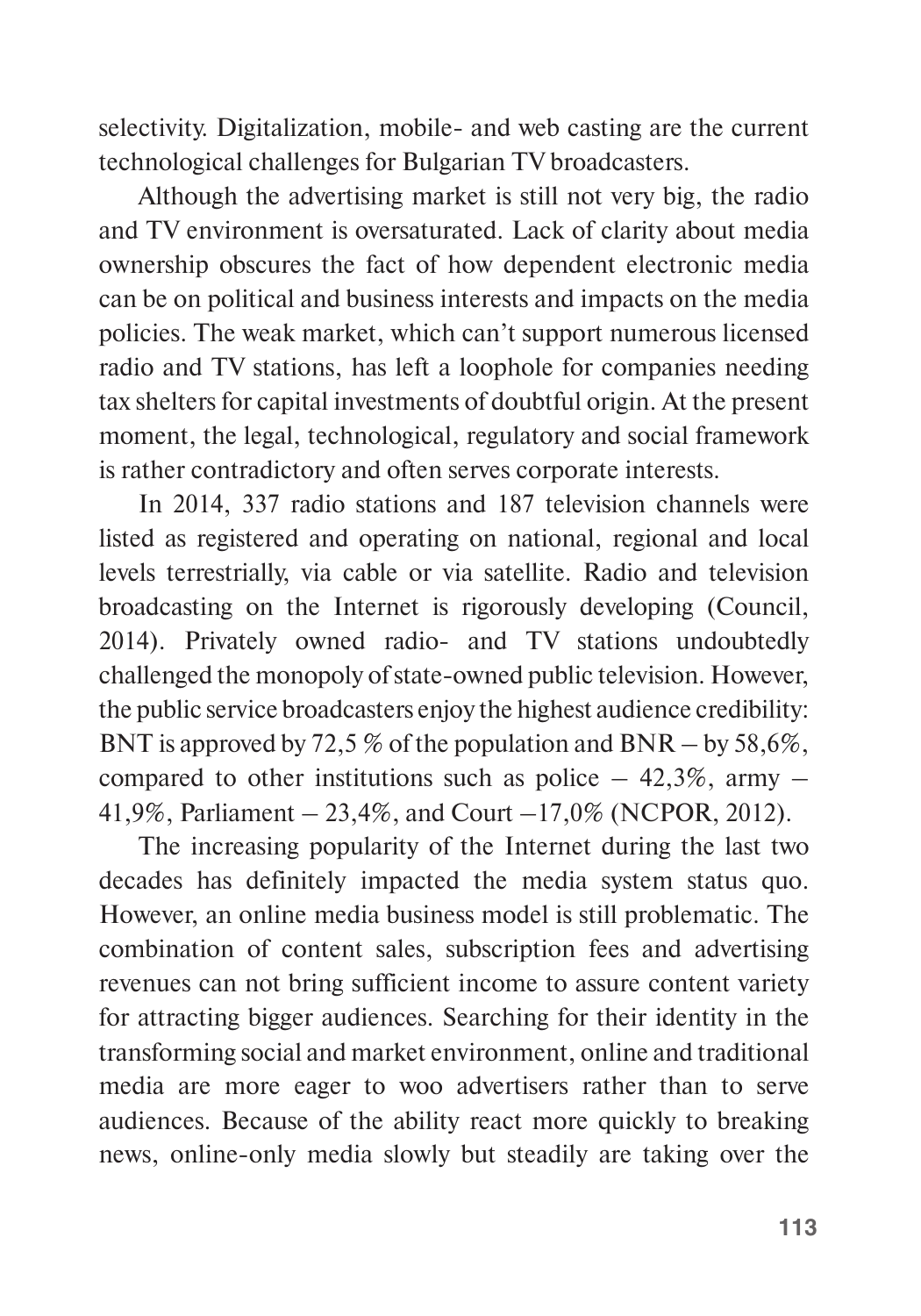niche of conveying the latest up-to-the-moment news, competing successfully with traditional print media.

In addition to traditional media and online-only news sites, some citizen-generated content has entered the World Wide Web. The Internet is beginning to be used for so-called "citizens' journalism." Weblogs on different social and political issues have multiplied. Using other social media platforms, as well as networking and microblogging services such as [Facebook,](http://en.wikipedia.org/wiki/Facebook) [Google Plus](http://en.wikipedia.org/wiki/Google_Plus), [Instagram,](http://en.wikipedia.org/wiki/Instagram) [Twitter,](http://en.wikipedia.org/wiki/Twitter) and hashtags are becoming more and more popular.

Irrespective of the fast development of new media and of taking the public debate online, television is still the most trusted medium in Bulgarian society: 64% to 45% for radio, 42% for the Internet and 35% for the press (European, 2014).

#### **Concluding words**

The main trends in contemporary communication processes, such as technological convergence, media and communications trans-nationalization, blurring of the line between commercial and public media areas, commodity manipulative approaches to audience fragmentation and specialization of media consumption, and genre hybridization all are having a great impact on the development of modern Bulgarian media.

More than a quarter of a century after major political and economic changes, despite significant progress towards democratization, we can stil pinpoint some serious challenges to the transformation processes of the media system in Bulgaria:

• the pluralistic media system, despite its diversification, does not have a clear identity, either conceptually or professionally;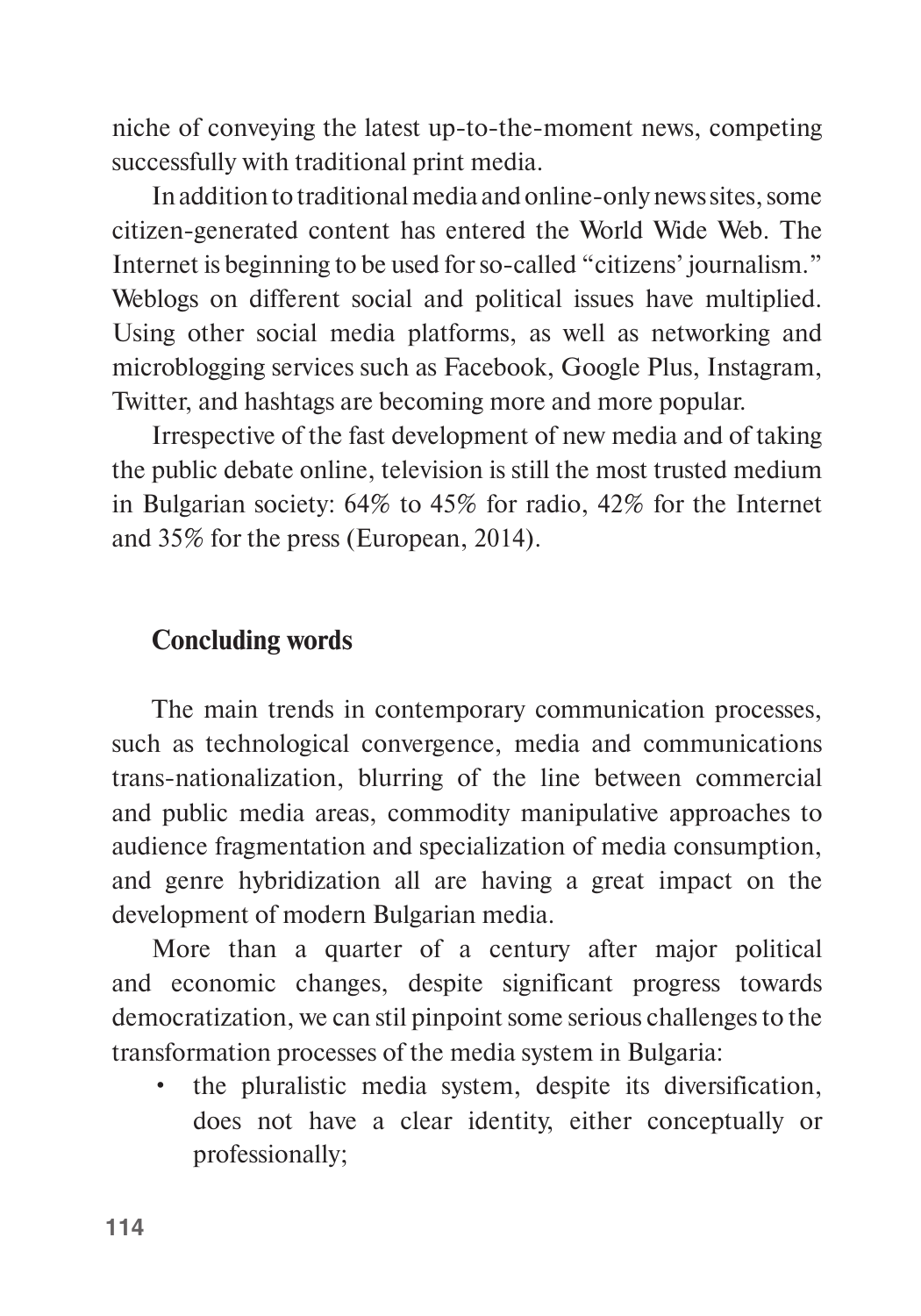- the optimization and consolidation of the regulatory framework, as well as its harmonization with Aquis communautaire of the European Union, still suffers from deficiencies in rules and instruments regulating the media system. Attempts at co-regulation between the professional guild, NGOs and official regulators are fragile and inconsistent;
- regardless of its diversification, the media environment is severely lacking self-regulatory reflexes. Though heterogeneous, the media world is still failing to effectively enforce the parameters of pluralism as a basic principle of journalistic independence. Market mechanisms have proved stronger than the norms of social responsibility and adherence to professional standards. Despite the rapid development of new media and the transfer of public debates online, television and radio still enjoy greater confidence in Bulgarian society compared to online publications and print media.

In this situation some trends in media functioning can be outlined:

*Technologically*: The turbulent advent of new information technologies encourages a basic change in the structure and functioning of the media system, which particularly affects the specificity of the mass communication process. Globality of communications, determining exchange of information between entire populations, could render the consumption of such information highly individual. The territory of media contents distribution will continue to expand via various communication platforms into diverse hybrid forms – media, media-like, personal, corporate, etc.

*Economically:* The globality of communications determines global trends in the economic organization of the media system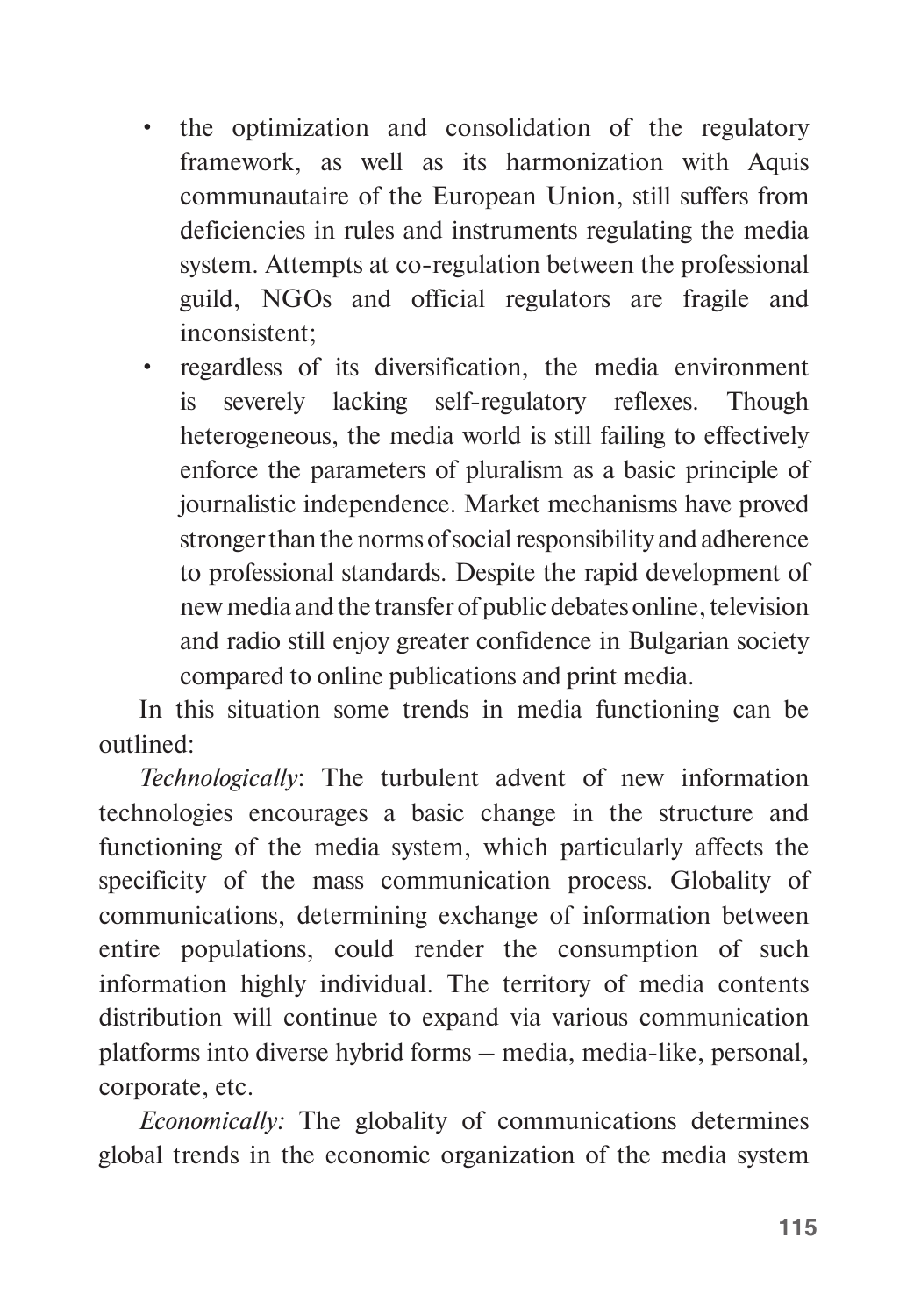both by developing transnational companies and by retaining the tendency for local development at the expense of national. The convergence of production and distribution of audiovisual content will encourage the development of new business models.

*Professionally:* Communication convergence entails functional changes in the mass media which reflects on their specificity, content and form. This leads to a departure from former media standards and to the introduction of new formats, styles and liberal journalistic ethics, and results in the diversification of political, popular, quality and topical periodicals and radio and TV programs. The essential characteristics of journalism, public relations and advertising undergo a manifest change. The internationalization of most communication products and services conditions transnationality in the media field, which in principle is national. Polyfunctional requirements for journalists working in the convergent media environment would increase.

*Regulatory:* Responsibility to the public on the part of producers and distributors of AVMS should be guaranteed by measures toward higher effectiveness and joint efforts at regulation, self-regulation and co-regulation under the conditions of observance of editorial independence and preservation of the model of PSB.

*Educationally:* Traditional teaching programs, curricula and methods of training of media specialists need fundamental and wide-ranging correction. Introduction of a new structure in media education is imperative: the goal should be life-long learning unconfined by time and space.

*Scientifically:* Under the conditions of the new communication environment a proper orientation on the vast quantity of information shall be particularly important; media workers must learn to make sense of the information and transform it into accessible knowledge. A new media reality in all its parameters has come into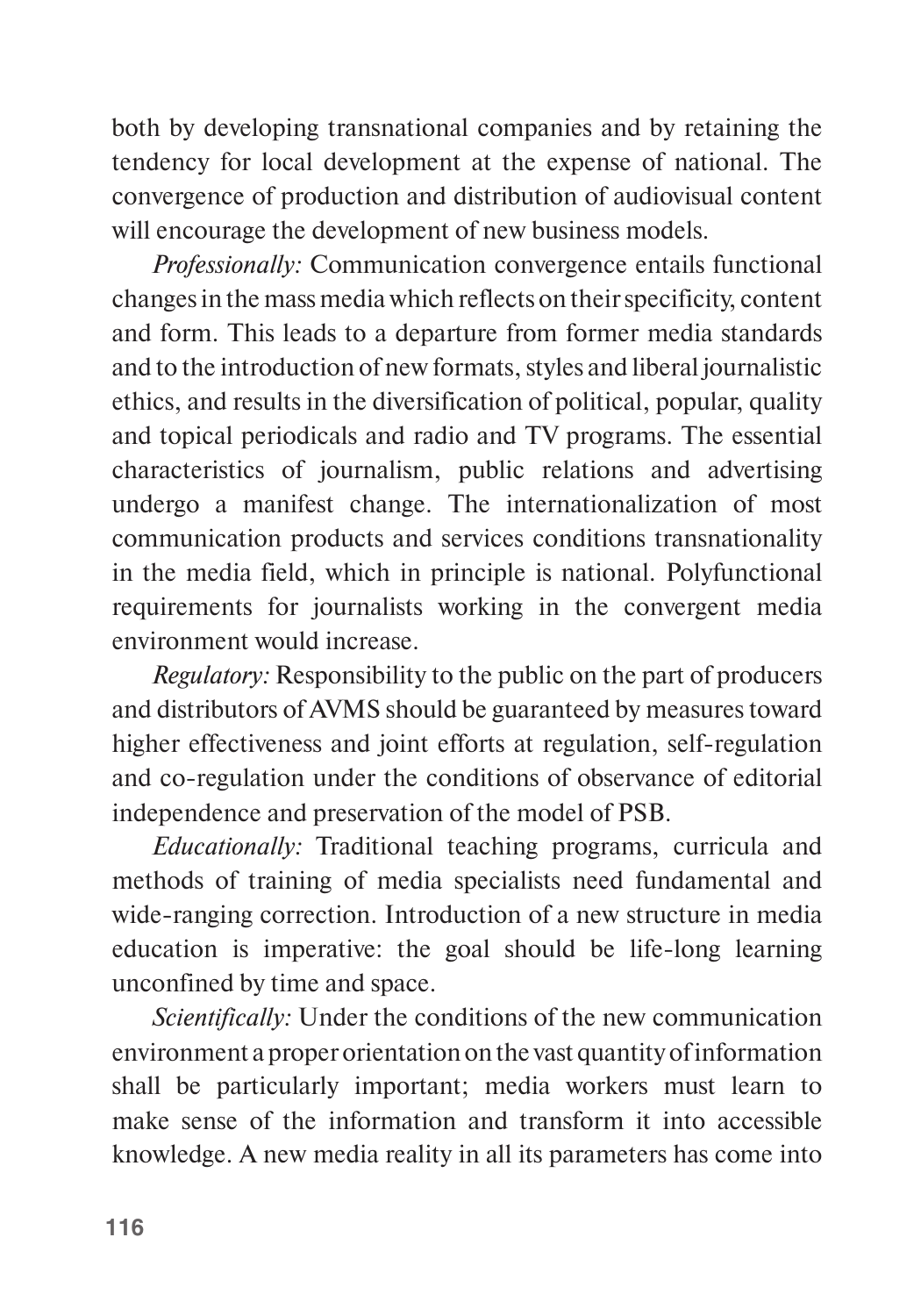being and shall require new avenues, approaches and techniques of research.

*Socially:* Fragmentation of audiences calls for higher standards of selectivity and better social feedback. Application of the ICT would entail further development of the media ecosystem, namely diffusion of blogs and the content of social media with the genres of traditional journalism. Such new applications will facilitate the creation of media content by consumers, which in turn could influence editorial organization and would step up democratization of the information exchange.

The dynamic nature of media processes is so intense that it is becoming more and more difficult to define the characteristics of contemporary media in Bulgaria. Are they an essential part of the democratic development of the country, or an independent trans- and supranational system that operates according to free market principles? In other words, will media evolve towards strong deregulation prompted by market support of technological and economic convergence, or will they move in the direction of co-regulation in order to effectively serve the interests of society? The system is departing permanently from its mass character, the consuming of information is becoming more and more personalized, and the commercial nature of messages is, unfortunately, replacing the spirit of public interest. The hybridization of genres and the diffusion of various communication platforms suggest new formats of content where consumers will be able alone to create and disseminate information. Given these trends, a grave danger to democracy is posed by the interpenetration of media, capital and policy, a combustible concoction that can easily lead to self-censorship and can undermine the functionality of free journalism.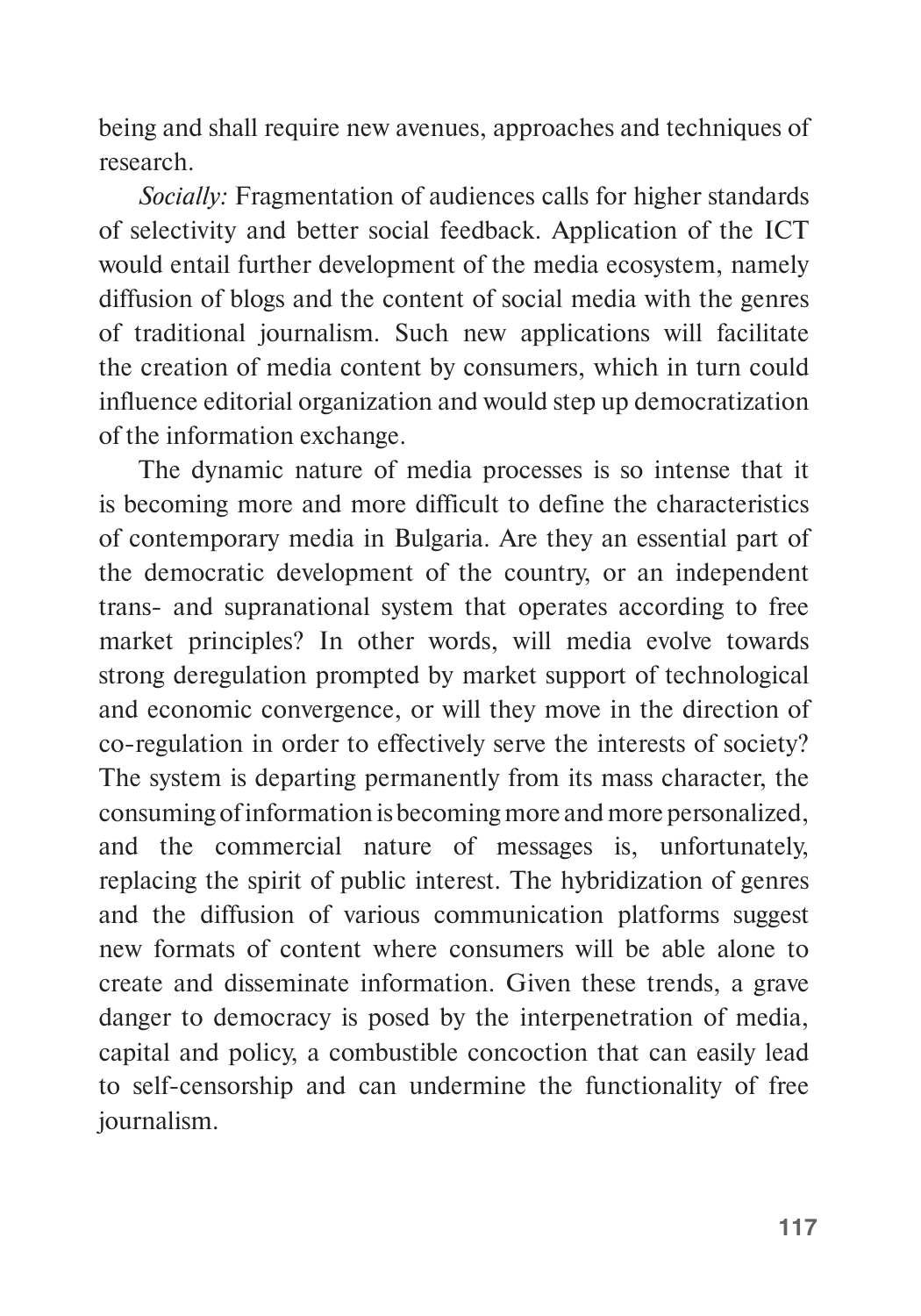# **References**

Central Election Commission. (2015). Archives*.* Accessed from <https://portal.cik.bg/>

Council for Electronic Media. (2014) *Public Register.* Accessed from [http://www.cem.bg](file:///I:/BOOK_Nonna/World_of_Media_2017/ )

DOBEK-OSTROWSKA, B. (2015). 25 Years after Communism: Four Models of Media and Politics in Central and Eastern Europe. In: Dobek-Ostrowska B., M. Głowacki (eds.) *Democracy and Media in Central and Eastern Europe 25 Years on.* Warsaw: Peter Lang.

European Commission. Directorate-General for Economic and Financial Affairs. (2015). *Macroeconomic Imbalances. Country Report – Bulgaria 2015.* Accessed from http://ec.europa.eu/ economy\_finance/publications/occasional\_paper/2015/pdf/ ocp213\_en.pdf

European Parliament. (2014). *Standard Eurobarometer 80: Media Use in the European Union.* Report. Accessed from [http://](http://ec.europa.eu/public_opinion/archives/eb/eb80/eb80_media_en.pdf) [ec.europa.eu/public\\_opinion/archives/eb/eb80/eb80\\_media\\_](http://ec.europa.eu/public_opinion/archives/eb/eb80/eb80_media_en.pdf) [en.pdf](http://ec.europa.eu/public_opinion/archives/eb/eb80/eb80_media_en.pdf)

Eurostat. (2015). *National Accounts and GDP.* Accessed from http://ec.europa.eu/eurostat/statistics-explained/index.php/ File:GDP at current market prices,  $2003\%E2\%80\%9304$ and\_2012%E2%80%9314\_YB15.png

GROSS, P. (2002). *Entangled Evolutions: Media & Democratization in Eastern Europe*. Baltimore: Johns Hopkins University Press.

JAKUBOWICZ, K., SÜKÖSD M. (2008). Twelve Concepts Regarding Media System Evolution and Democratization in Post-Communist Societies. In: Jakubowicz K., M. Sükösd (eds.) *Finding the Right Place on the Map: Central and Eastern European Media Change in a Global Perspective*. Bristol: Intellect.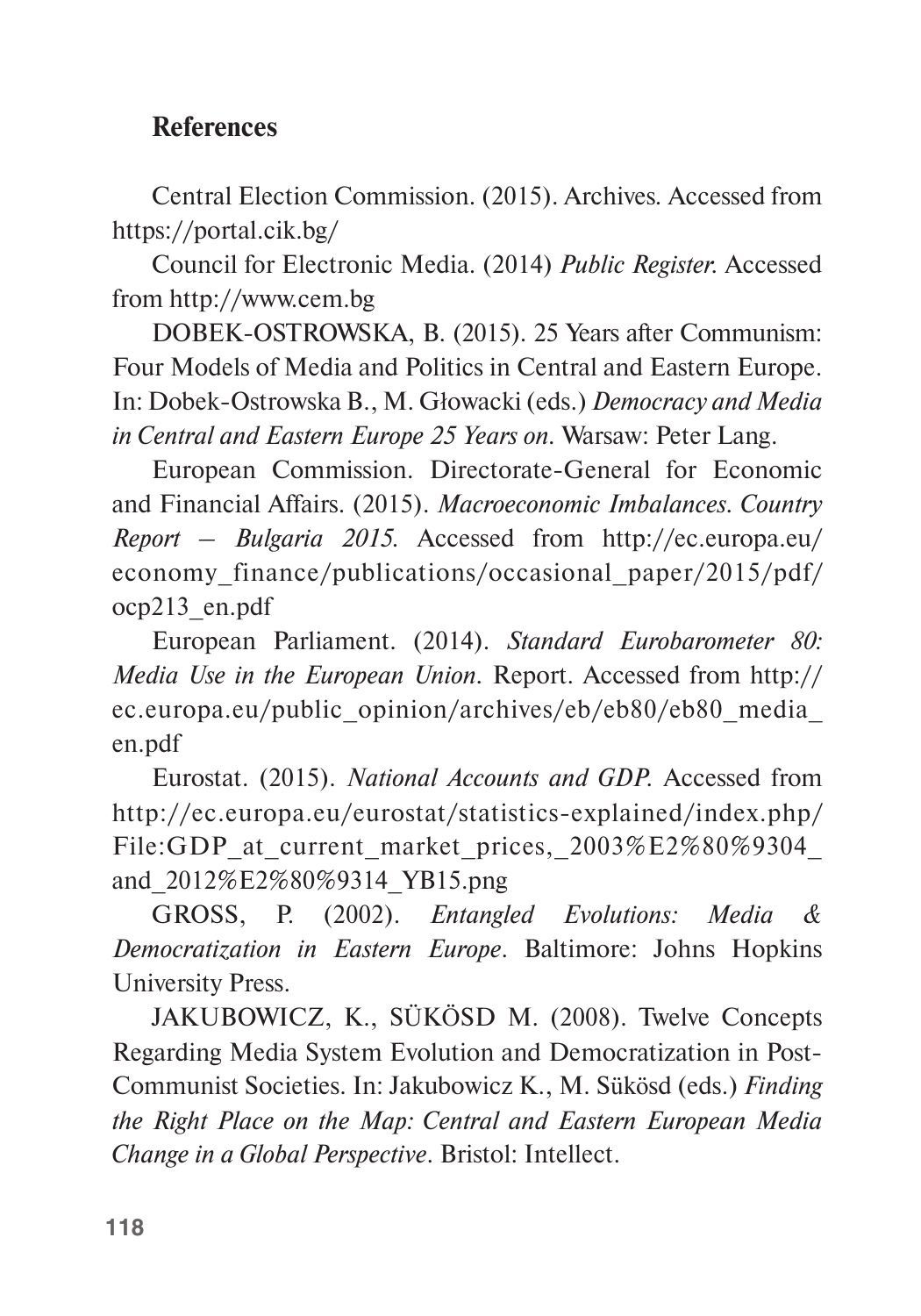KAID, L. L. (1999). Overview of Television and Politics in Established Evolving Democracies. In: Kaid, L. L. *Television and Politics in Evolving European Democracies.* NY: Nova.

National Assembly of the Republic of Bulgaria (1991). *Constitution.* Accessed from http://www.parliament.bg/bg/const

NCPOR. (2012). *Socio-Political Preferences.* Accessed from [http://www.parliament.bg/pub/NCIOM/Bul-02-2012\\_press.pdf](http://www.parliament.bg/pub/NCIOM/Bul-02-2012_press.pdf)

National Statistical Institute. (2015). *LaborMarket.* Accessed from<http://www.nsi.bg/en/content/6316/labour-market>

National Statistical Institute. (2014). *Publishing Activity: Books, Newspapers and Magazines.* Accessed from [http://www.nsi.bg/en/](http://www.nsi.bg/en/content/4551/publishing-activity-books-newspapers-and-magazines) [content/4551/publishing-activity-books-newspapers-and-magazines](http://www.nsi.bg/en/content/4551/publishing-activity-books-newspapers-and-magazines)

National Statistical Institute. (2009). *Radio Programs in Kind.*  Accessed from [http://www.nsi.bg/ORPDOCS/Culture\\_5.2.xls](http://www.nsi.bg/ORPDOCS/Culture_5.2.xls)

National Statistical Institute. (2009a). *Television Programs in Kind.* Accessed from [http://www.nsi.bg/ORPDOCS/](file:///I:/BOOK_Nonna/World_of_Media_2017/ ) [Culture\\_6.2.xls](file:///I:/BOOK_Nonna/World_of_Media_2017/ )

RAYCHEVA, L. (2009). Mass Media Developments in Bulgaria. In: Czepek, A., Hellwig, M., Novak, E.(eds.). *Press Freedom and Pluralism in Europe. Concepts and Conditions.* Bristol: Intellect.

RAYCHEVA, L. (2013a). *The Television Phenomenon.* Sofia, Bulgaria: Tip-Top Press.

RAYCHEVA, L. (2013b). The TV Political Advertising between Politicization of Media and Mediatization of Politics (1990- 2013). Accessed from http://www.newmedia21.eu/izsledvaniq/ televizionnata-predizborna-reklama-mezhdu-politizatsiyata-namediite-i-mediatizatsiyata-na-politikata-1990-2013/

Reporters without Borders. (2016). *2016 World Press Freedom Index.* Accessed from https://rsf.org/en/ranking

SPARKS, C., REDING, A. (1998). *Communism, Capitalism and the Media*. USA: Sage Publications.